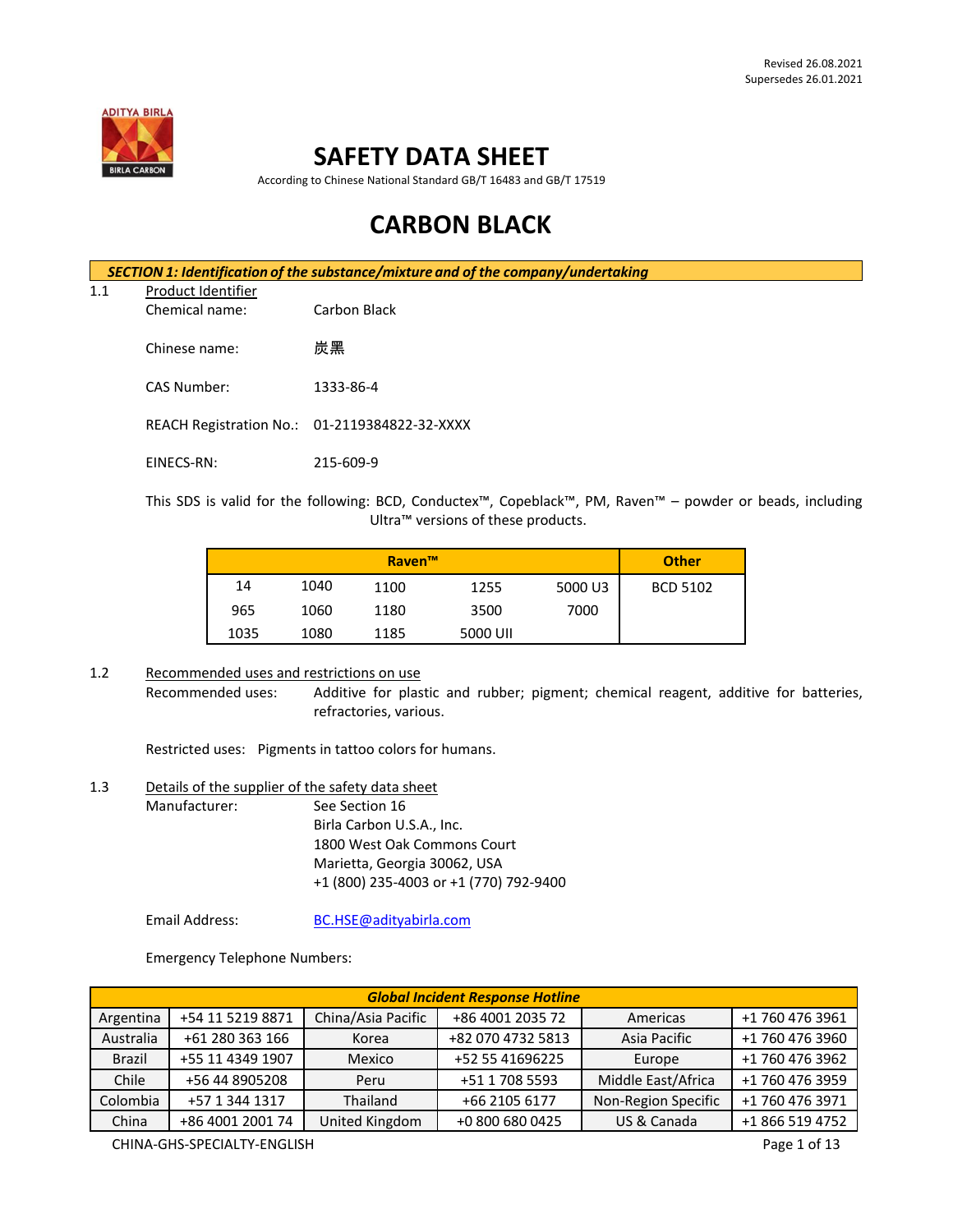#### *SECTION 2: Hazard(s) Identification*

| 2.1 | Classification of the substance or mixture                                                                                                                                                                                         |                                                                                                                                                            |  |  |  |
|-----|------------------------------------------------------------------------------------------------------------------------------------------------------------------------------------------------------------------------------------|------------------------------------------------------------------------------------------------------------------------------------------------------------|--|--|--|
|     | China:                                                                                                                                                                                                                             | Not a hazardous substance according to Chinese National Standard GB 13690-2009: General rules for<br>classification and hazard communication of chemicals. |  |  |  |
| 2.2 | Label elements<br>Pictogram:                                                                                                                                                                                                       | None                                                                                                                                                       |  |  |  |
|     | Signal Word:                                                                                                                                                                                                                       | None                                                                                                                                                       |  |  |  |
|     | <b>Hazard Statement:</b>                                                                                                                                                                                                           | None                                                                                                                                                       |  |  |  |
|     | <b>Precautionary Statement:</b>                                                                                                                                                                                                    | None                                                                                                                                                       |  |  |  |
| 2.3 | Other hazards<br>This substance is classified as hazardous as a combustible dust by the United States 2012 OSHA Hazard<br>Communication Standard (29 CFR 1910.1200) and the Canadian Hazardous Products Regulation (HPR) 2015. The |                                                                                                                                                            |  |  |  |

signal word, hazard statement and precautionary statements in the United States and Canada are: WARNING May form combustible dust concentrations in air. Keep away from all ignition sources including heat, sparks and flame. Prevent dust accumulations to minimize explosion hazard. Do not expose to temperatures above 300°C. Hazardous products of combustion can include carbon monoxide, carbon dioxide, oxides of sulfur, and organic products.

| Eye:        | May cause reversible mechanical irritation.                                                                                                                                     |
|-------------|---------------------------------------------------------------------------------------------------------------------------------------------------------------------------------|
| Skin:       | May cause mechanical irritation, soiling, and drying of skin. No cases of sensitization in humans<br>have been reported.                                                        |
| Inhalation: | Dust may be irritating to the respiratory tract. Provide local exhaust ventilation. See Section 8.                                                                              |
| Ingestion:  | Adverse health effects are not expected.                                                                                                                                        |
|             | Carcinogenicity: Carbon black is listed by the International Agency for Research on Cancer (IARC) as a Group 2B<br>substance (possibly carcinogenic to humans). See Section 11. |

*SECTION 3: Composition/information on ingredients*

#### 3.1 Substance

- 3.1.1 Carbon Black (amorphous) 100%
- 3.1.2 CAS Number: 1333-86-4
- 3.1.3 EINECS-RN: 215-609-9

# *SECTION 4: First-aid measures*

4.1 Description of first-aid measures

Inhalation: Take affected persons into fresh air. If necessary, restore normal breathing through standard first aid measures.

- Skin: Wash skin with mild soap and water. If symptoms persist, seek medical attention.
- Eye: Rinse eyes thoroughly with large volumes of water keeping eyelids open. If symptoms develop, seek medical attention.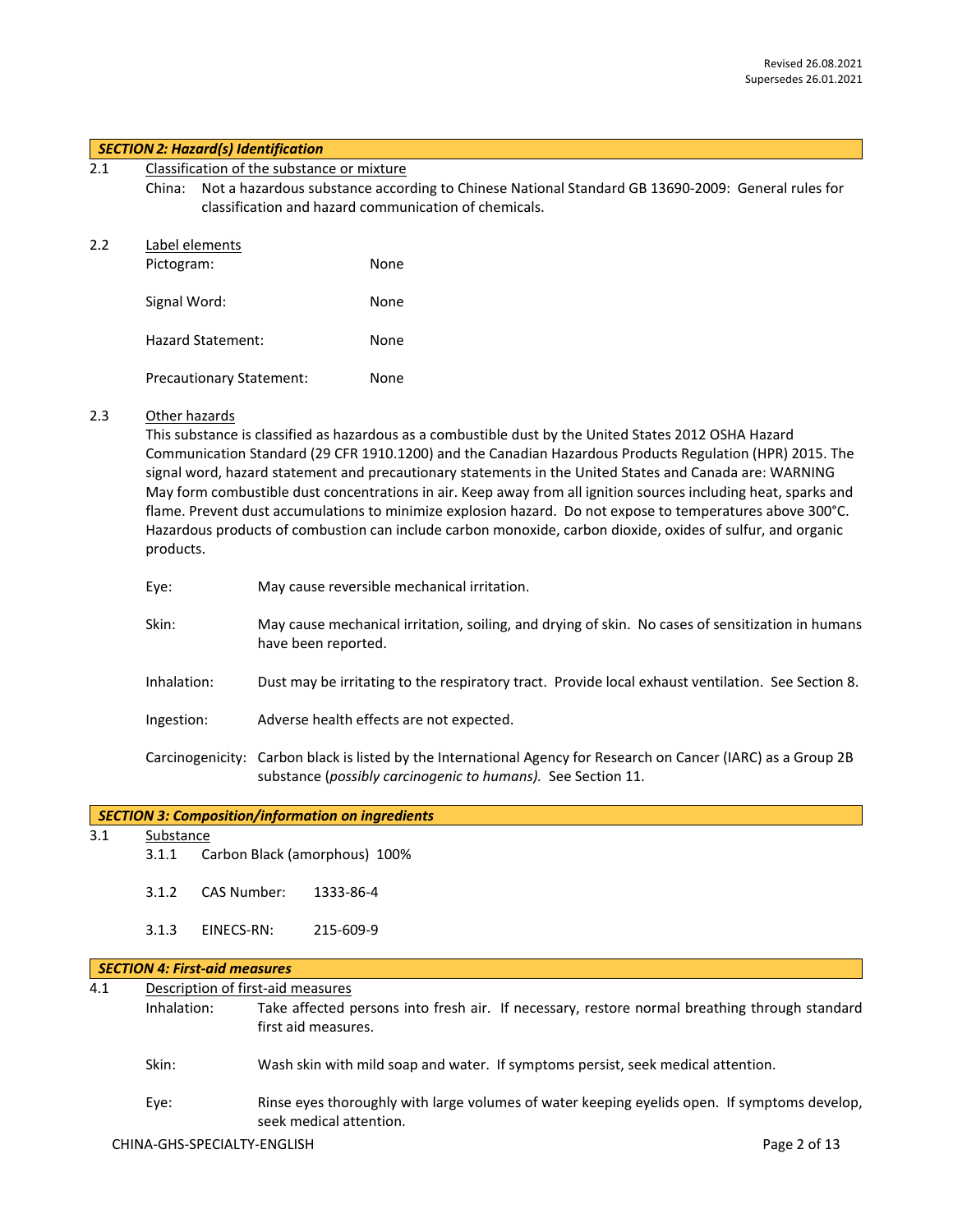- Ingestion: Do not induce vomiting. If conscious, give several glasses of water. Never give anything by mouth to an unconscious person.
- 4.2 Most important symptoms, both acute and delayed Symptoms: Irritating to the eyes and respiratory tract if exposed above the occupational exposure limits. See Section 2.
- 4.3 Indication of any immediate medical attention and special treatment needed Note to physicians: Treat symptomatically

|     | <b>SECTION 5: Fire-fighting measures</b>              |  |                                                                                                                                                                                                                                                      |                                                                                                                                                              |
|-----|-------------------------------------------------------|--|------------------------------------------------------------------------------------------------------------------------------------------------------------------------------------------------------------------------------------------------------|--------------------------------------------------------------------------------------------------------------------------------------------------------------|
| 5.1 | Extinguishing media                                   |  |                                                                                                                                                                                                                                                      |                                                                                                                                                              |
|     | Suitable extinguishing media:                         |  |                                                                                                                                                                                                                                                      | Use foam, carbon dioxide $(CO2)$ , dry chemical, or water fog. A fog spray is<br>recommended if water is used.                                               |
|     | Unsuitable extinguishing media:                       |  |                                                                                                                                                                                                                                                      | Do not use high pressure media which could cause the formation of a<br>potentially explosible dust-air mixture.                                              |
| 5.2 | Special hazards arising from the substance or mixture |  |                                                                                                                                                                                                                                                      |                                                                                                                                                              |
|     | Special hazards arising from the chemical:            |  | It may not be obvious that carbon black is burning unless the material<br>is stirred and sparks are apparent. Carbon black that has been on fire<br>should be closely observed for at least 48 hours to ensure no<br>smoldering material is present. |                                                                                                                                                              |
|     | <b>Hazardous Combustion Products:</b>                 |  |                                                                                                                                                                                                                                                      | Carbon monoxide (CO), carbon dioxide (CO <sub>2</sub> ), and oxides of sulfur.                                                                               |
| 5.3 | Advice for fire fighters                              |  |                                                                                                                                                                                                                                                      |                                                                                                                                                              |
|     | Special protective equipment for fire-fighters:       |  |                                                                                                                                                                                                                                                      | Wear full protective firefighting gear, including self-<br>contained breathing apparatus (SCBA). Wet carbon black<br>produces very slipper walking surfaces. |

|     | <b>SECTION 6: Accidental release measures</b>         |                                                                                                                                                                                                                                                                                                                    |  |  |  |
|-----|-------------------------------------------------------|--------------------------------------------------------------------------------------------------------------------------------------------------------------------------------------------------------------------------------------------------------------------------------------------------------------------|--|--|--|
| 6.1 | Personal precautions:                                 | Personal precautions, protective equipment and emergency procedures<br>Wet carbon black produces slippery walking surfaces. Avoid dust formation. Wear                                                                                                                                                             |  |  |  |
|     |                                                       | appropriate personal protective equipment and respiratory protection. See Section 8.                                                                                                                                                                                                                               |  |  |  |
|     | For emergency responders:                             | Use personal protective equipment recommended in section 8.                                                                                                                                                                                                                                                        |  |  |  |
| 6.2 | <b>Environmental precautions</b>                      |                                                                                                                                                                                                                                                                                                                    |  |  |  |
|     | Environmental precautions:                            | Carbon black poses no significant environmental hazards. Contain spilled<br>product on land, if possible. As a matter of good practice, minimize<br>contamination of sewage water, soil, groundwater, drainage systems, or<br>bodies of water.                                                                     |  |  |  |
| 6.3 | Methods and materials for containment and cleaning up |                                                                                                                                                                                                                                                                                                                    |  |  |  |
|     | Methods for containment:                              | Prevent further leakage or spillage if safe to do so.                                                                                                                                                                                                                                                              |  |  |  |
|     | Methods for cleaning up:                              | Small spills should be vacuumed when possible. Dry sweeping is not<br>recommended. A vacuum equipped with high efficiency particulate air (HEPA)<br>filtration is recommended. If necessary, light water spray will reduce dust for<br>dry sweeping. Large spills may be shoveled into containers. See Section 13. |  |  |  |
| 6.4 | Reference to other sections                           |                                                                                                                                                                                                                                                                                                                    |  |  |  |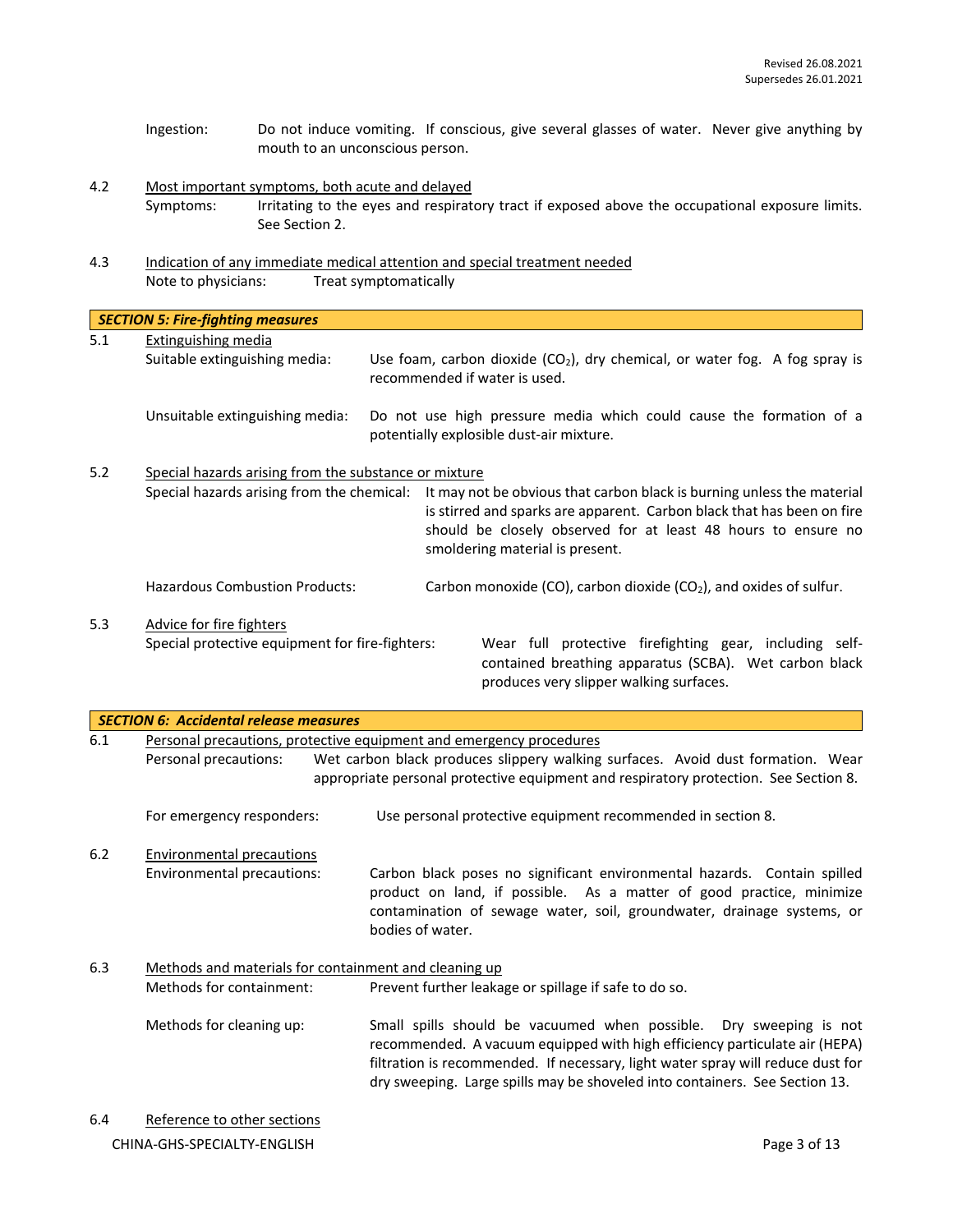Reference to other sections: See section 8. See section 13.

|     | <b>SECTION 7: Handling and storage</b>                  |                                                                                                                                                                                                                                                                                                                                                                                                                                                                                                                                                                                                                                                                                    |  |  |
|-----|---------------------------------------------------------|------------------------------------------------------------------------------------------------------------------------------------------------------------------------------------------------------------------------------------------------------------------------------------------------------------------------------------------------------------------------------------------------------------------------------------------------------------------------------------------------------------------------------------------------------------------------------------------------------------------------------------------------------------------------------------|--|--|
| 7.1 | <b>Precautions for safe handling</b>                    |                                                                                                                                                                                                                                                                                                                                                                                                                                                                                                                                                                                                                                                                                    |  |  |
|     | Advice on safe handling:                                | Avoid dust formation. Do not breathe dust. Provide appropriate local exhaust to<br>minimize dust formation. Do not use compressed air.                                                                                                                                                                                                                                                                                                                                                                                                                                                                                                                                             |  |  |
|     |                                                         | Take precautionary measures against static discharges. Provide adequate precautions,<br>such as electrical grounding and bonding, or inert atmospheres. Grounding of<br>equipment and conveying systems may be required under certain conditions. Safe work<br>practices include the elimination of potential ignition sources in proximity to carbon<br>black dust; good housekeeping to avoid accumulations of dust on all surfaces;<br>appropriate exhaust ventilation design and maintenance to control airborne dust levels<br>to below the applicable occupational exposure limit. If hot work is required, the<br>immediate work area must be cleared of carbon black dust. |  |  |
|     | General hygiene considerations:                         | Handle in accordance with good industrial hygiene and safety practices.                                                                                                                                                                                                                                                                                                                                                                                                                                                                                                                                                                                                            |  |  |
| 7.2 |                                                         | Conditions for safe storage, including any incompatibilities                                                                                                                                                                                                                                                                                                                                                                                                                                                                                                                                                                                                                       |  |  |
|     | Storage conditions:                                     | Keep in a dry, cool, and well-ventilated location. Store away from heat, ignition sources,<br>and strong oxidizers.                                                                                                                                                                                                                                                                                                                                                                                                                                                                                                                                                                |  |  |
|     |                                                         | Carbon black is not classifiable as a Division 4.2 self-heating substance under the UN<br>test criteria. However, current UN criteria for determining if a substance is self-heating<br>is volume dependent. This classification may not be appropriate for large volume<br>storage container.                                                                                                                                                                                                                                                                                                                                                                                     |  |  |
|     |                                                         | Before entering vessels and confined spaces containing carbon black, test for adequate<br>oxygen, flammable gases and potential toxic air contaminants. Do not allow dust to<br>accumulate on surfaces.                                                                                                                                                                                                                                                                                                                                                                                                                                                                            |  |  |
|     | Incompatible materials:                                 | Strong oxidizers.                                                                                                                                                                                                                                                                                                                                                                                                                                                                                                                                                                                                                                                                  |  |  |
|     | <b>SECTION 8: Exposure controls/personal protection</b> |                                                                                                                                                                                                                                                                                                                                                                                                                                                                                                                                                                                                                                                                                    |  |  |
| 8.1 | Control parameters                                      |                                                                                                                                                                                                                                                                                                                                                                                                                                                                                                                                                                                                                                                                                    |  |  |
|     | Exposure guidelines:                                    | Representative occupational exposure limits currently available for carbon black (CAS<br>number: 1333-86-4). Country listing is not all inclusive.                                                                                                                                                                                                                                                                                                                                                                                                                                                                                                                                 |  |  |
|     | Country                                                 | Concentration, mg/m3                                                                                                                                                                                                                                                                                                                                                                                                                                                                                                                                                                                                                                                               |  |  |
|     | Argentina                                               | 3.5, TWA                                                                                                                                                                                                                                                                                                                                                                                                                                                                                                                                                                                                                                                                           |  |  |
|     | Australia                                               | 3.0, TWA, inhalable                                                                                                                                                                                                                                                                                                                                                                                                                                                                                                                                                                                                                                                                |  |  |
|     | Belgium                                                 | 3.6, TWA                                                                                                                                                                                                                                                                                                                                                                                                                                                                                                                                                                                                                                                                           |  |  |
|     | <b>Brazil</b>                                           | 3.5, TWA                                                                                                                                                                                                                                                                                                                                                                                                                                                                                                                                                                                                                                                                           |  |  |
|     | Canada (Ontario)                                        | 3.0 TWA, inhalable                                                                                                                                                                                                                                                                                                                                                                                                                                                                                                                                                                                                                                                                 |  |  |
|     | China                                                   | 4.0, TWA 8.0, TWA, STEL (15 min)                                                                                                                                                                                                                                                                                                                                                                                                                                                                                                                                                                                                                                                   |  |  |
|     | Colombia                                                | 3.0, TWA, inhalable                                                                                                                                                                                                                                                                                                                                                                                                                                                                                                                                                                                                                                                                |  |  |
|     | Czech Republic                                          | 2.0, TWA                                                                                                                                                                                                                                                                                                                                                                                                                                                                                                                                                                                                                                                                           |  |  |
|     | Egypt                                                   | 3.5, TWA                                                                                                                                                                                                                                                                                                                                                                                                                                                                                                                                                                                                                                                                           |  |  |
|     | Finland                                                 | 3.5, TWA; 7.0, STEL                                                                                                                                                                                                                                                                                                                                                                                                                                                                                                                                                                                                                                                                |  |  |
|     | France - INRS                                           | 3.5, TWA/VME inhalable                                                                                                                                                                                                                                                                                                                                                                                                                                                                                                                                                                                                                                                             |  |  |
|     | Germany - BeKGS527                                      | 0.5, TWA, respirable; 2.0, TWA, inhalable (DNEL values)                                                                                                                                                                                                                                                                                                                                                                                                                                                                                                                                                                                                                            |  |  |
|     | Hong Kong<br>Indonesia                                  | 3.5, TWA<br>3.5, TWA/NABs                                                                                                                                                                                                                                                                                                                                                                                                                                                                                                                                                                                                                                                          |  |  |
|     | Ireland                                                 | 3.5, TWA; 7.0, STEL                                                                                                                                                                                                                                                                                                                                                                                                                                                                                                                                                                                                                                                                |  |  |
|     |                                                         |                                                                                                                                                                                                                                                                                                                                                                                                                                                                                                                                                                                                                                                                                    |  |  |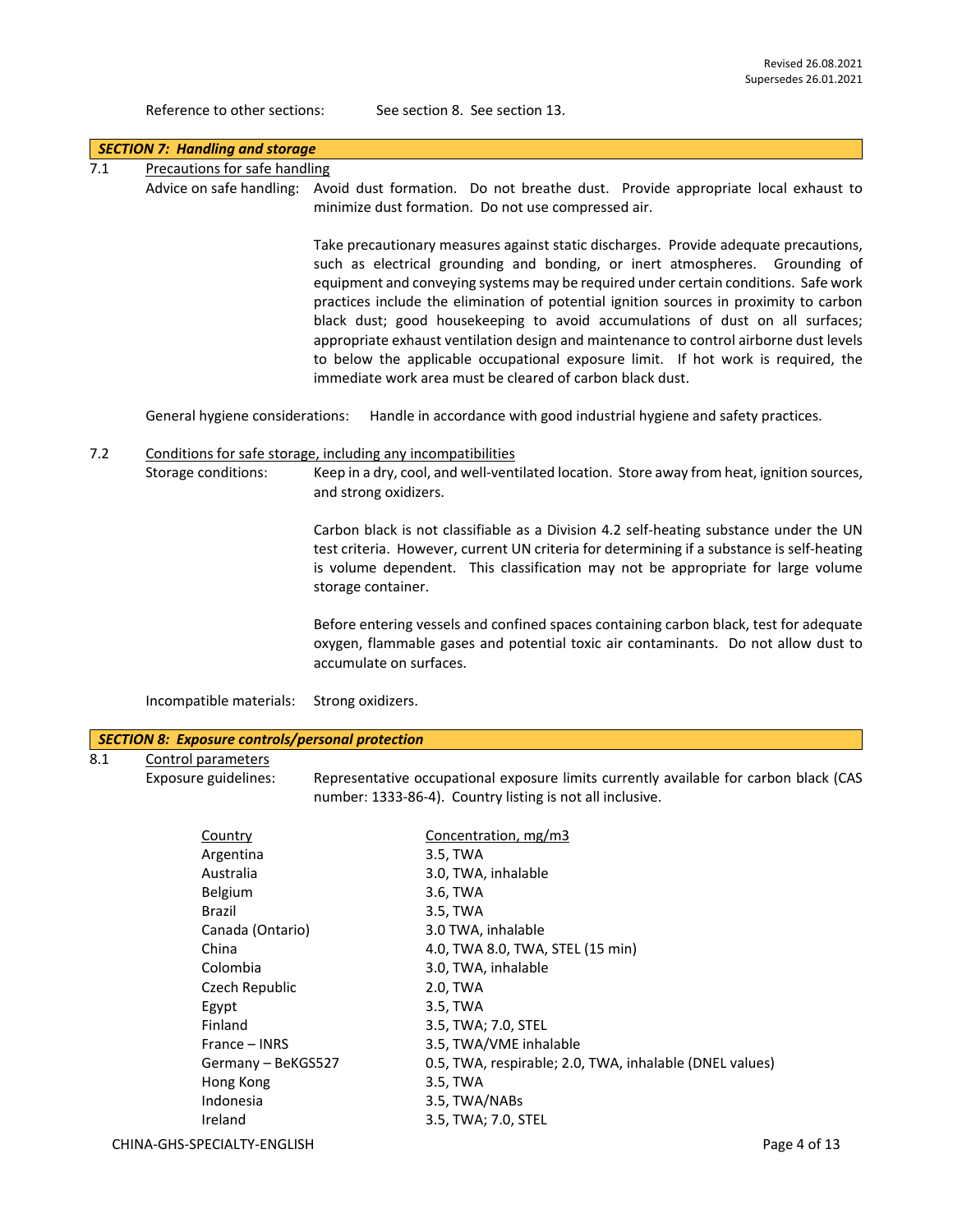| 3.5, TWA, inhalable; 7.0, STEL, inhalable |
|-------------------------------------------|
| 2.0, TWA, inhalable; 0.5, TWA respirable  |
|                                           |
|                                           |
|                                           |
|                                           |

\*Please consult the current version of the standard or regulation that may apply to your operations.

| ACGIH®     | American Conference of Governmental Industrial Hygienists         |
|------------|-------------------------------------------------------------------|
| mg/m3      | milligrams per cubic meter                                        |
| DNEL       | Derived no-effect level                                           |
| NIOSH      | National Institute for Occupational Safety and Health             |
| OSHA       | Occupational Safety and Health Administration                     |
| PEL.       | permissible exposure limit                                        |
| <b>REL</b> | recommended exposure limit                                        |
| STEL       | short-term exposure limit                                         |
| TLV        | threshold limit value                                             |
| TWA        | time weighted average, eight (8) hours unless otherwise specified |

Predicted No Effect Concentration: Not applicable

#### 8.2 Exposure controls

Engineering controls: Use process enclosures and/or exhaust ventilation to keep airborne dust concentrations below the occupational exposure limit.

#### Personal Protective Equipment (PPE)

Respiratory: Approved air purifying respirator (APR) should be used where airborne dust concentrations are expected to exceed occupational exposure limits. Use a positivepressure, air supplied respirator if there is any potential for uncontrolled release, exposure levels are not known, or in circumstances where APRs may not provide adequate protection.

> When respiratory protection is required to minimize exposures to carbon black, programs should follow the requirements of the appropriate governing body for the country, province or state. Selected references to respiratory protection standards are provided below:

- OSHA 29CFR1910.134, Respiratory Protection
- CR592 Guidelines for Selection and Use of Respiratory Protective Devices (CEN)
- German/European Standard DIN/EN 143, Respiratory Protective Devices for Dusty Materials (CEN)
- Hand protection: Wear protective gloves. Use a barrier cream. Wash hands and skin with mild soap and water.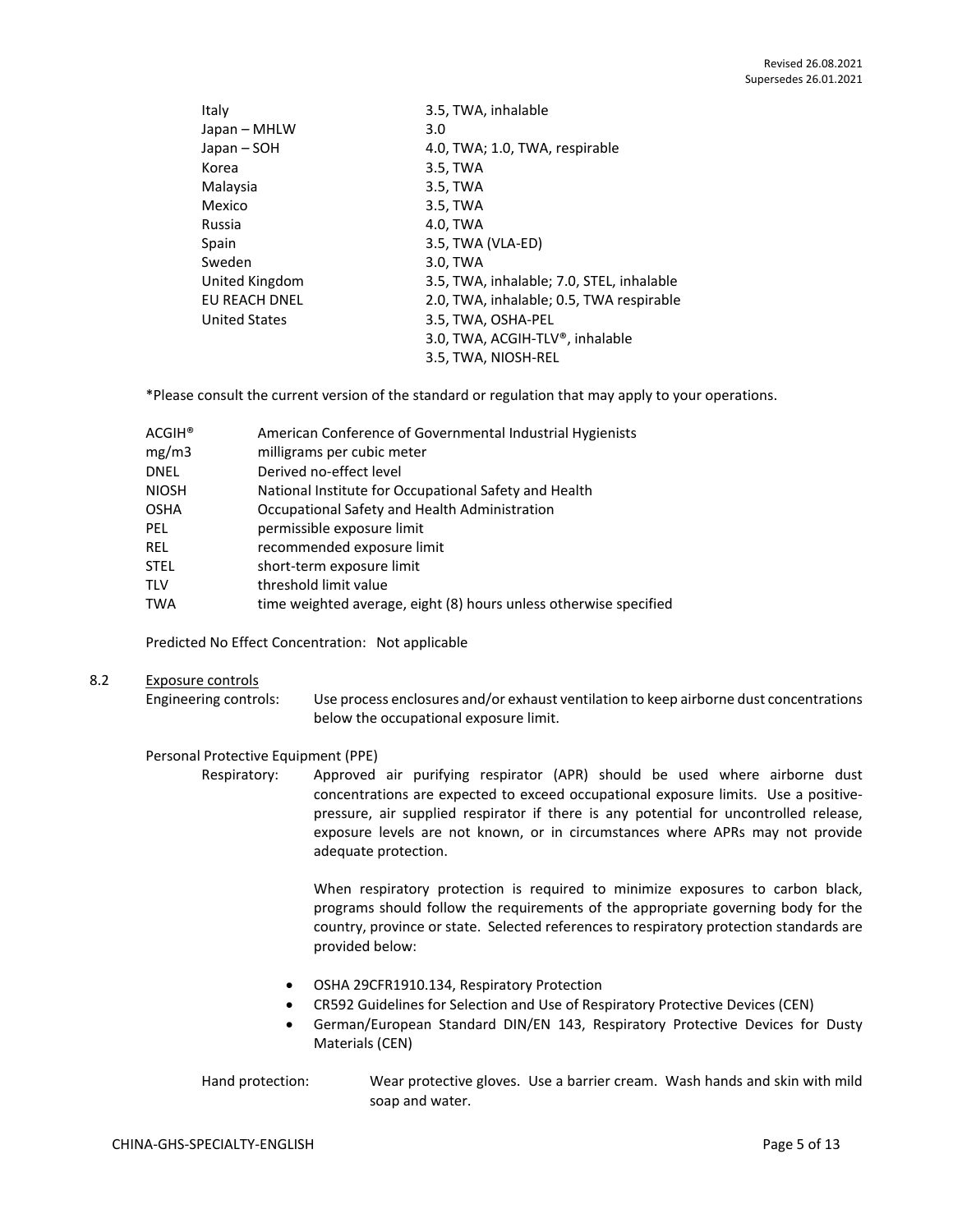Eye/face protection: Wear safety glasses or goggles.

Skin protection: Wear general protective clothing to minimize skin contact. Wash clothing daily. Work clothes should not be taken home.

Other: Emergency eyewash and safety showers should be in close proximity. Wash hands and face thoroughly with mild soap before eating or drinking.

Environmental exposure controls: in accordance with all local legislation and permit requirements.

| 9.1 | Information on basic physical and chemical properties |                                                                              |  |
|-----|-------------------------------------------------------|------------------------------------------------------------------------------|--|
|     | Appearance:                                           | powder or pellet                                                             |  |
|     | Color:                                                | black                                                                        |  |
|     | Odor:                                                 | odorless                                                                     |  |
|     | Odor threshold:                                       | not applicable                                                               |  |
|     | Melting point/freezing point:                         | not applicable                                                               |  |
|     | Boiling point/range:                                  | not applicable                                                               |  |
|     | Vapor pressure:                                       | not applicable                                                               |  |
|     | Vapor Density:                                        | not applicable                                                               |  |
|     | Oxidizing properties:                                 | not applicable                                                               |  |
|     | Flash Point:                                          | not applicable                                                               |  |
|     | Flammability:                                         | not flammable                                                                |  |
|     | Explosive properties:                                 | Dust may form explosible mixture in air                                      |  |
|     | Explosion limits (air):                               |                                                                              |  |
|     | Upper:                                                | not available                                                                |  |
|     | Lower:                                                | 50 $g/m^3$ (dust)                                                            |  |
|     | Evaporation rate:                                     | not applicable                                                               |  |
|     | Density: (20°C):                                      | $1.7 - 1.9$ g/cm <sup>3</sup>                                                |  |
|     | <b>Bulk density:</b>                                  | 1.25-40 lb/ft <sup>3</sup> , 20-640 kg/m <sup>3</sup>                        |  |
|     | Pellets:                                              | 200-680 kg/m <sup>3</sup>                                                    |  |
|     | Powder (fluffy):                                      | 20-380 kg/m <sup>3</sup>                                                     |  |
|     | Solubility (in Water):                                | insoluble                                                                    |  |
|     | pH value: (ASTM 1512):                                | 4-11 [50 g/l water, 68ºF (20ºC)]                                             |  |
|     | Partition coefficient (n-octanol/water):              | not applicable                                                               |  |
|     | Viscosity:                                            | not applicable                                                               |  |
|     | Decomposition temperature:                            | not applicable                                                               |  |
|     | Auto-ignition temperature:                            | $>140$ <sup>o</sup> C                                                        |  |
|     | Minimum Ignition temperature:                         | >500ºC (BAM Furnace)(VDI 2263)                                               |  |
|     |                                                       | >315ºC (Godberg-Greenwald Furnace)(VDI 2263)                                 |  |
|     | Minimum ignition energy:                              | >10,000 mJ (VDI 2263)                                                        |  |
|     | Ignition energy:                                      | not available                                                                |  |
|     | Maximum absolute explosion pressure:                  | 10 bar (VDI 2263)                                                            |  |
|     | Maximum rate of pressure rise:                        | 30-400 bar/sec (VDI 2263 and ASTM E1226-88)                                  |  |
|     | <b>Burn Velocity:</b>                                 | > 45 seconds (not classified as "highly flammable" or "easily<br>ignitable") |  |
|     | Kst Value:                                            | not available                                                                |  |
|     | Dust explosion classification:                        | ST <sub>1</sub>                                                              |  |
|     | Decomposition temperature:                            | not applicable                                                               |  |
| 9.2 | Other information                                     |                                                                              |  |

Not available

*SECTION 10: Stability and reactivity*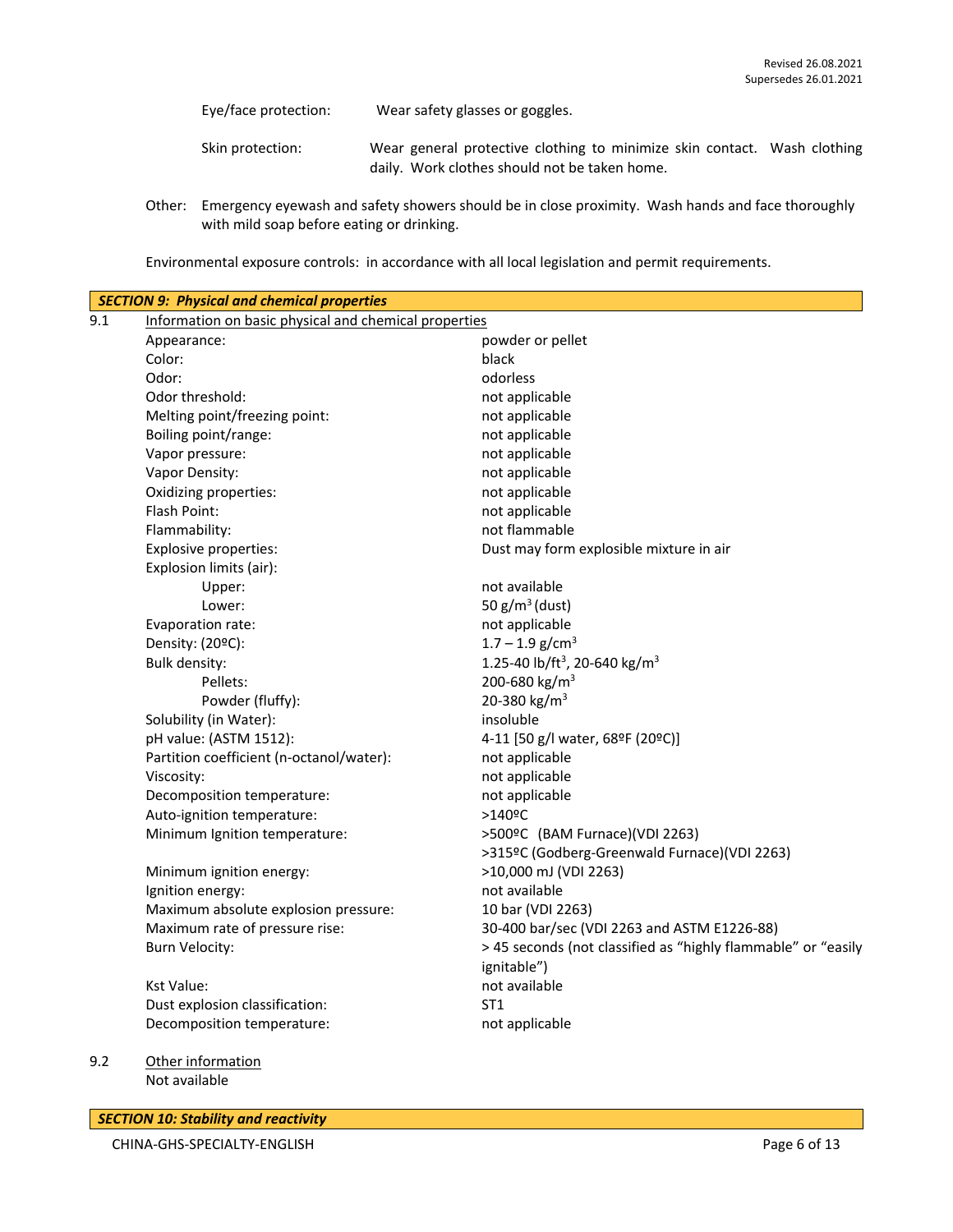| 10.1 | Reactivity<br>Reactivity:                                         | May react exothermically upon contact with strong oxidizers.                                                                                                                                                                          |
|------|-------------------------------------------------------------------|---------------------------------------------------------------------------------------------------------------------------------------------------------------------------------------------------------------------------------------|
| 10.2 | Chemical stability<br>Stability:                                  | Stable under normal ambient conditions.                                                                                                                                                                                               |
|      | <b>Explosion data</b><br>Sensitivity to mechanical impact:        | Not sensitive to mechanical impact                                                                                                                                                                                                    |
|      | Sensitivity to static discharge:                                  | Dust may form explosible mixture in air. Avoid dust formation. Do not create<br>a dust cloud. Take precautionary measures against static discharges. Ensure<br>all equipment is earthed/grounded before beginning transfer operation. |
| 10.3 | Possibility of hazardous reactions<br>Hazardous polymerization:   | Does not occur.                                                                                                                                                                                                                       |
|      | Possibility of hazardous reactions: None under normal conditions. |                                                                                                                                                                                                                                       |
| 10.4 | Conditions to avoid<br>Conditions to avoid:                       | Avoid high temperatures >400°C (>752°F) and sources of ignition.                                                                                                                                                                      |
| 10.5 | Incompatible materials<br>Incompatible materials:                 | Strong oxidizers.                                                                                                                                                                                                                     |
|      |                                                                   |                                                                                                                                                                                                                                       |

### 10.6 Hazardous decomposition products Hazardous decomposition products: Carbon monoxide, carbon dioxide, organic products of combustion, oxides of sulfur.

| <b>SECTION 11: Toxicological information</b> |                                      |                                                               |  |
|----------------------------------------------|--------------------------------------|---------------------------------------------------------------|--|
| 11.1                                         | Information on toxicological effects |                                                               |  |
|                                              | <b>Acute Toxicity:</b>               |                                                               |  |
| Oral LD50:                                   |                                      | $LD_{50}$ (rat) > 8000 mg/kg. (Equivalent to OECD TG 401)     |  |
|                                              | Inhalation LD50:                     | No data available                                             |  |
|                                              | Dermal LD50:                         | No data available                                             |  |
|                                              | Skin corrosion/irritation:           | Rabbit: not irritating. (Equivalent to OECD TG 404)           |  |
|                                              |                                      | Edema = $0$ (max. attainable irritation score: 4)             |  |
|                                              |                                      | Erythema = $0$ (max. attainable irritation score: 4)          |  |
|                                              |                                      | Assessment: Not irritating to skin.                           |  |
|                                              | Serious eye damage/irritation:       | Rabbit: not irritating. (OECD TG 405)                         |  |
|                                              |                                      | Cornea: 0 (max. attainable irritation score: 4)               |  |
|                                              |                                      | Iris: 0 (max. attainable irritation score: 2)                 |  |
|                                              |                                      | Conjunctivae: 0 (max. attainable irritation score: 3)         |  |
|                                              |                                      | Chemosis: 0 (max. attainable irritation score: 4)             |  |
|                                              |                                      | Assessment: Not irritating to the eyes.                       |  |
|                                              | Sensitization:                       | Guinea pig skin (Buehler Test): Not sensitizing (OECD TG 406) |  |
|                                              |                                      | Assessment: Not sensitizing in animals.                       |  |
|                                              |                                      | No cases of sensitization in humans have been reported.       |  |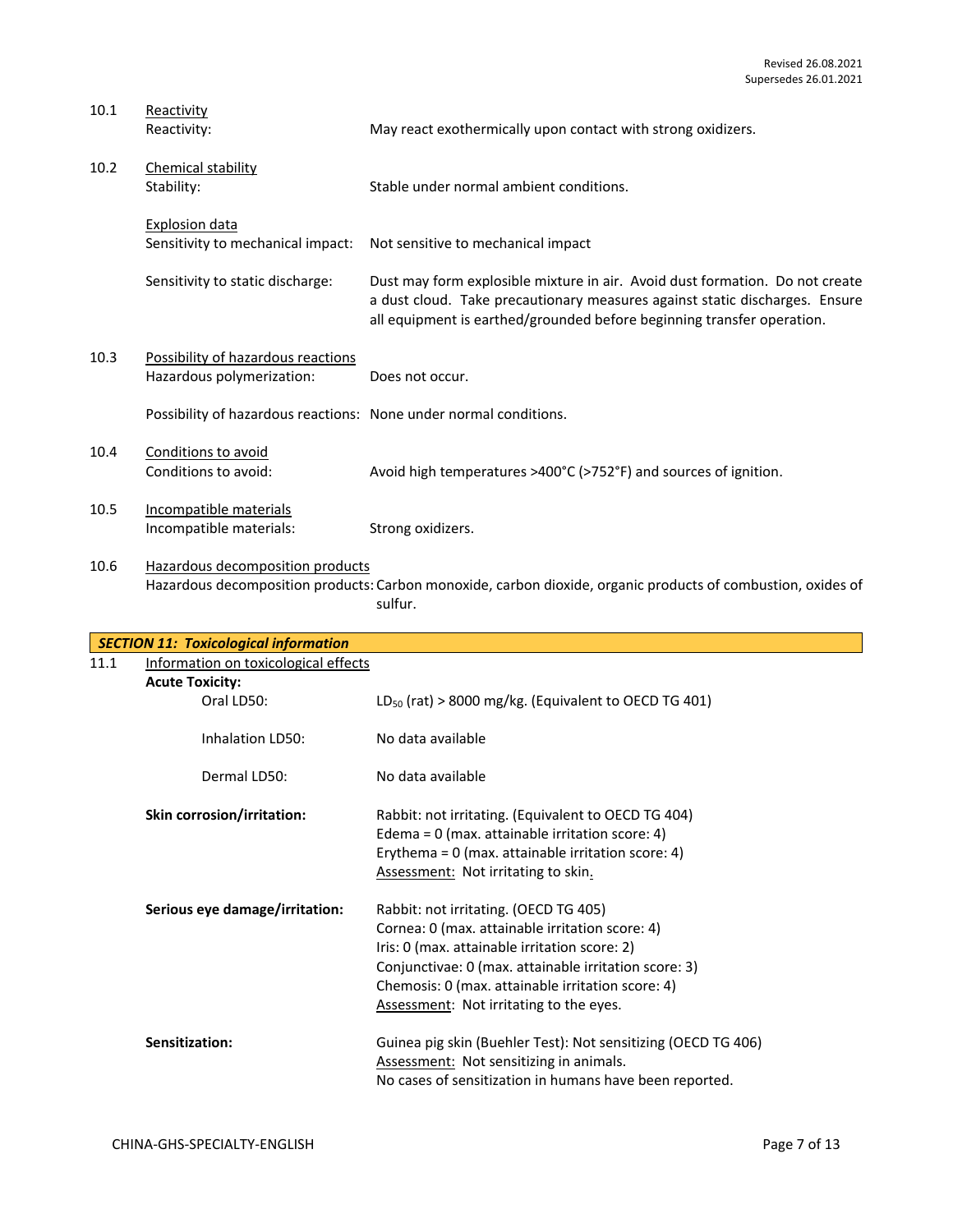**Germ cell mutagenicity:** *In vitro:* Carbon black is not suitable to be tested directly in bacterial (Ames test) and other *in vitro* systems because of its insolubility. However, when organic solvent extracts of carbon black have been tested, results showed no mutagenic effects. Organic solvent extracts of carbon black can contain traces of polycyclic aromatic hydrocarbons (PAHs). A study to examine the bioavailability of these PAHs showed that they are very tightly bound to carbon black and are not bioavailable (Borm, 2005).

> *In vivo:* In an experimental investigation, mutational changes in the *hprt* ene were reported in alveolar epithelial cells in the rat following inhalation exposure to carbon black (Driscoll*,* 1997). This observation is considered to be rat-specific and a consequence of "lung overload," which leads to chronic inflammation and release of reactive oxygen species. This is considered to be a secondary genotoxic effect and, thus, carbon black itself would not be considered to be mutagenic.

> Assessment: *In vivo* mutagenicity in rats occurs by mechanisms secondary to a threshold effect and is a consequence of "lung overload," which leads to chronic inflammation and the release of genotoxic oxygen species. This mechanism is considered to be a secondary genotoxic effect and, thus, carbon black itself would not be considered to be mutagenic.

**Carcinogenicity:** Animal toxicity Rat, oral, duration 2 years. Effect: no tumors.

> Mouse, oral, duration 2 years. Effect: no tumors.

Mouse, dermal, duration 18 months. Effect: no skin tumors.

Rat, inhalation, duration 2 years. Target organ: lungs. Effect: inflammation, fibrosis, tumors.

Note: Tumors in the rat lung are considered to be related to "lung overload" rather than to a specific chemical effect of carbon black itself in the lung. These effects in rats have been reported in many studies on other poorly soluble inorganic particles and appear to be rat specific (ILSI, 2000). Tumors have not been observed in other species (i.e., mouse and hamster) for carbon black or other poorly soluble particles under similar circumstances and study conditions.

# Mortality studies (human data)

A study on carbon black production workers in the UK (Sorahan, 2001) found an increased risk of lung cancer in two of the five plants studied; however, the increase was not related to the dose of carbon black. Thus, the authors did not consider the increased risk in lung cancer to be due to carbon black exposure. A German study of carbon black workers at one plant (Morfeld, 2006; Buechte, 2006) found a similar increase in lung cancer risk but, like the Sorahan, 2001 (UK study), found no association with carbon black exposure. A large US study of 18 plants showed a reduction in lung cancer risk in carbon black production workers (Dell*,* 2006). Based upon these studies, the February 2006 Working Group at the International Agency for Research on Cancer (IARC) concluded that the human evidence for carcinogenicity was *inadequate* (IARC, 2010).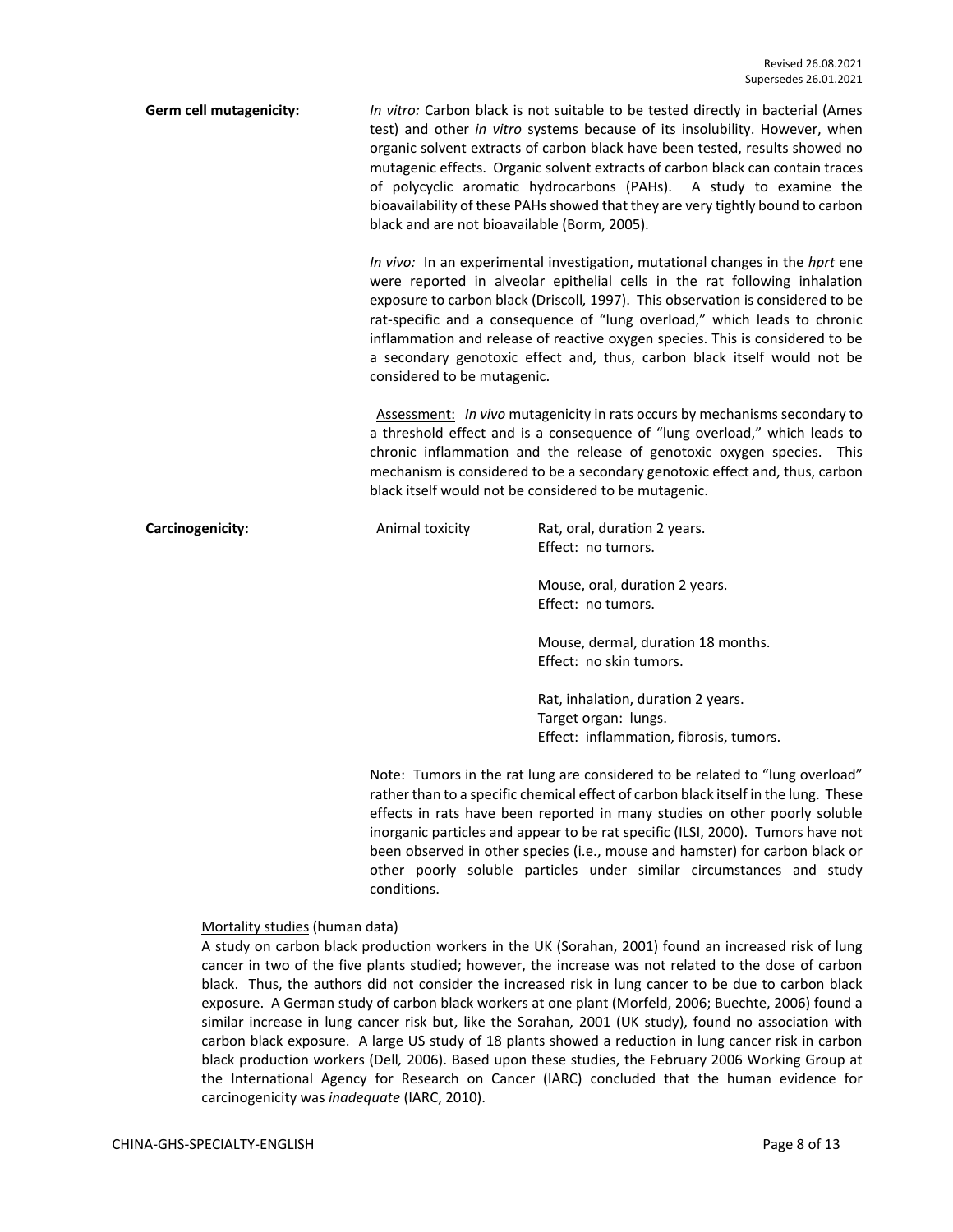Since the IARC evaluation of carbon black, Sorahan and Harrington (2007) have re-analyzed the UK study data using an alternative exposure hypothesis and found a positive association with carbon black exposure in two of the five plants. The same exposure hypothesis was applied by Morfeld and McCunney (2009) to the German cohort; in contrast, they found no association between carbon black exposure and lung cancer risk and, thus, no support for the alternative exposure hypothesis used by Sorahan and Harrington.

Overall, as a result of these detailed investigations, no causative link between carbon black exposure and cancer risk in humans has been demonstrated.

#### IARC cancer classification

In 2006 IARC re-affirmed its 1995 finding that there is *"inadequate evidence"* from human health studies to assess whether carbon black causes cancer in humans. IARC concluded that there is *"sufficient evidence*" in experimental animal studies for the carcinogenicity of carbon black. IARC's overall evaluation is that carbon black is *"possibly carcinogenic to humans (Group 2B)".* This conclusion was based on IARC's guidelines, which generally require such a classification if one species exhibits carcinogenicity in two or more animal studies (IARC, 2010).

Solvent extracts of carbon black were used in one study of rats in which skin tumors were found after dermal application and several studies of mice in which sarcomas were found following subcutaneous injection. IARC concluded that there was *"sufficient evidence"* that carbon black extracts can cause cancer in animals (Group 2B).

#### ACGIH cancer classification

Confirmed Animal Carcinogen with Unknown Relevance to Humans (Category A3 Carcinogen).

Assessment: Applying the guidelines of self-classification under the Globally Harmonized System of Classification and Labeling of Chemicals, carbon black is not classified as a carcinogen. Lung tumors are induced in rats as a result of repeated exposure to inert, poorly soluble particles like carbon black and other poorly soluble particles. Rat tumors are a result of a secondary non-genotoxic mechanism associated with the phenomenon of lung overload. This is a species-specific mechanism that has questionable relevance for classification in humans. In support of this opinion, the CLP Guidance for Specific Target Organ Toxicity – Repeated Exposure (STOT-RE), cites lung overload under mechanisms not relevant to humans. Human health studies show that exposure to carbon black does not increase the risk of carcinogenicity.

**Reproductive and developmental toxicity:** Assessment: No effects on reproductive organs or fetal development have been reported in long-term repeated dose toxicity studies in animals.

**Specific target organ toxicity – single exposure (STOT-SE):** Assessment: Based on available data, specific

target organ toxicity is not expected after single oral, single inhalation, or single dermal exposure.

# **Specific target organ toxicity – repeated exposure (STOT-RE):**

Animal toxicity

Repeated dose toxicity: inhalation (rat), 90 days, No Observed Adverse Effect Concentration (NOAEC) = 1.1 mg/m<sup>3</sup> (respirable)

Target organ/effects at higher doses are lung inflammation, hyperplasia, and fibrosis.

Repeated dose toxicity: oral (mouse), 2 yrs, No Observed Effect Level (NOEL) = 137 mg/kg (body wt.)

Repeated dose toxicity: oral (rat), 2 yrs, NOEL = 52 mg/kg (body wt.)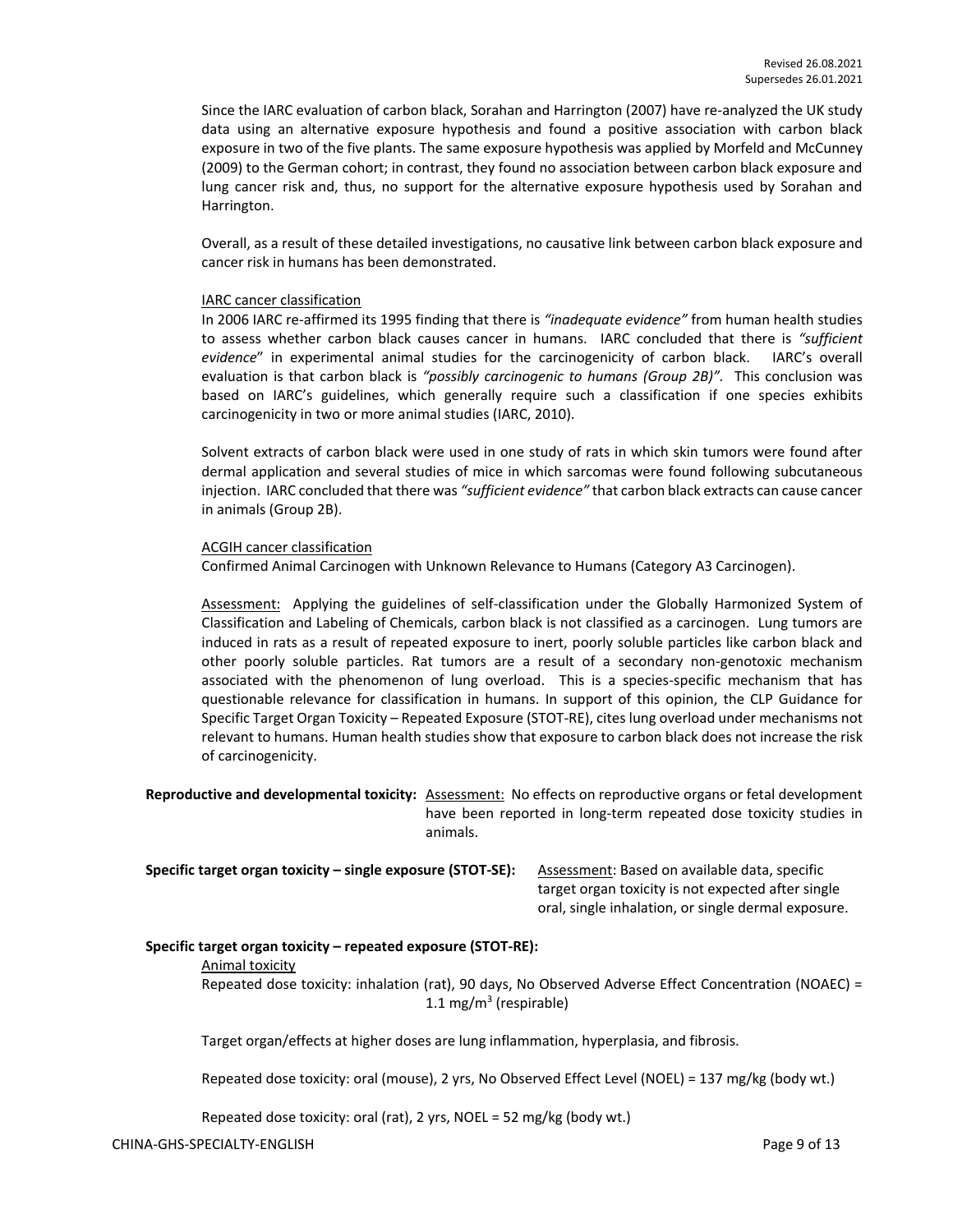Although carbon black produces pulmonary irritation, cellular proliferation, fibrosis, and lung tumors in the rat under conditions of lung overload, there is evidence to demonstrate that this response is principally a species-specific response that is not relevant to humans.

#### Morbidity studies (human data)

Results of epidemiological studies of carbon black production workers suggest that cumulative exposure to carbon black may result in small, non-clinical decrements in lung function. A U.S. respiratory morbidity study suggested a 27 ml decline in FEV<sub>1</sub> from a 1 mg/m<sup>3</sup> 8 hour TWA daily (inhalable fraction) exposure over a 40-year period (Harber, 2003). An earlier European investigation suggested that exposure to 1 mg/m<sup>3</sup> (inhalable fraction) of carbon black over a 40-year working lifetime would result in a 48 ml decline in FEV<sub>1</sub> (Gardiner, 2001). However, the estimates from both studies were only of borderline statistical significance. Normal age-related decline over a similar period of time would be approximately 1200 ml.

In the U.S. study, 9% of the highest non-smokers exposure group (in contrast to 5% of the unexposed group) reported symptoms consistent with chronic bronchitis. In the European study, methodological limitations in the administration of the questionnaire limit the conclusions that can be drawn about reported symptoms. This study, however, indicated a link between carbon black and small opacities on chest films, with negligible effects on lung function.

#### Assessment:

**Inhalation** - Applying the guidelines of self-classification under GHS, carbon black is not classified under STOT-RE for effects on the lung. Classification is not warranted on the basis of the unique response of rats resulting from "lung overload" following exposure to poorly soluble particles such as carbon black. The pattern of pulmonary effects in the rat, such as inflammation and fibrotic responses, are not observed in other rodent species, non-human primates, or humans under similar exposure conditions. Lung overload does not appear to be relevant for human health. Overall, the epidemiological evidence from well-conducted investigations has shown no causative link between carbon black exposure and the risk of non-malignant respiratory disease in humans. A STOT-RE classification for carbon black after repeated inhalation exposure is not warranted.

**Oral:** Based on available data, specific target organ toxicity is not expected after repeated oral exposure.

**Dermal:** Based on available data and the chemical-physical properties (insolubility, low absorption potential), specific target organ toxicity is not expected after repeated dermal exposure.

#### Aspiration hazard: **Assessment: Based on industrial experience and the available data, no aspiration hazard** is expected.

| <b>SECTION 12: Ecological information</b> |                              |                                                                                            |  |
|-------------------------------------------|------------------------------|--------------------------------------------------------------------------------------------|--|
| 12.1                                      | Toxicity                     |                                                                                            |  |
|                                           | Aquatic toxicity:            |                                                                                            |  |
|                                           | Acute fish toxicity:         | LCO (96 h) 1000mg/l, Species: Brachydanio rerio (zebrafish), Method:<br>OECD Guideline 203 |  |
|                                           | Acute invertebrate toxicity: | EC50 (24 h) > 5600 mg/l, Species: Daphnia magna (waterflea),<br>Method: OECD Guideline 202 |  |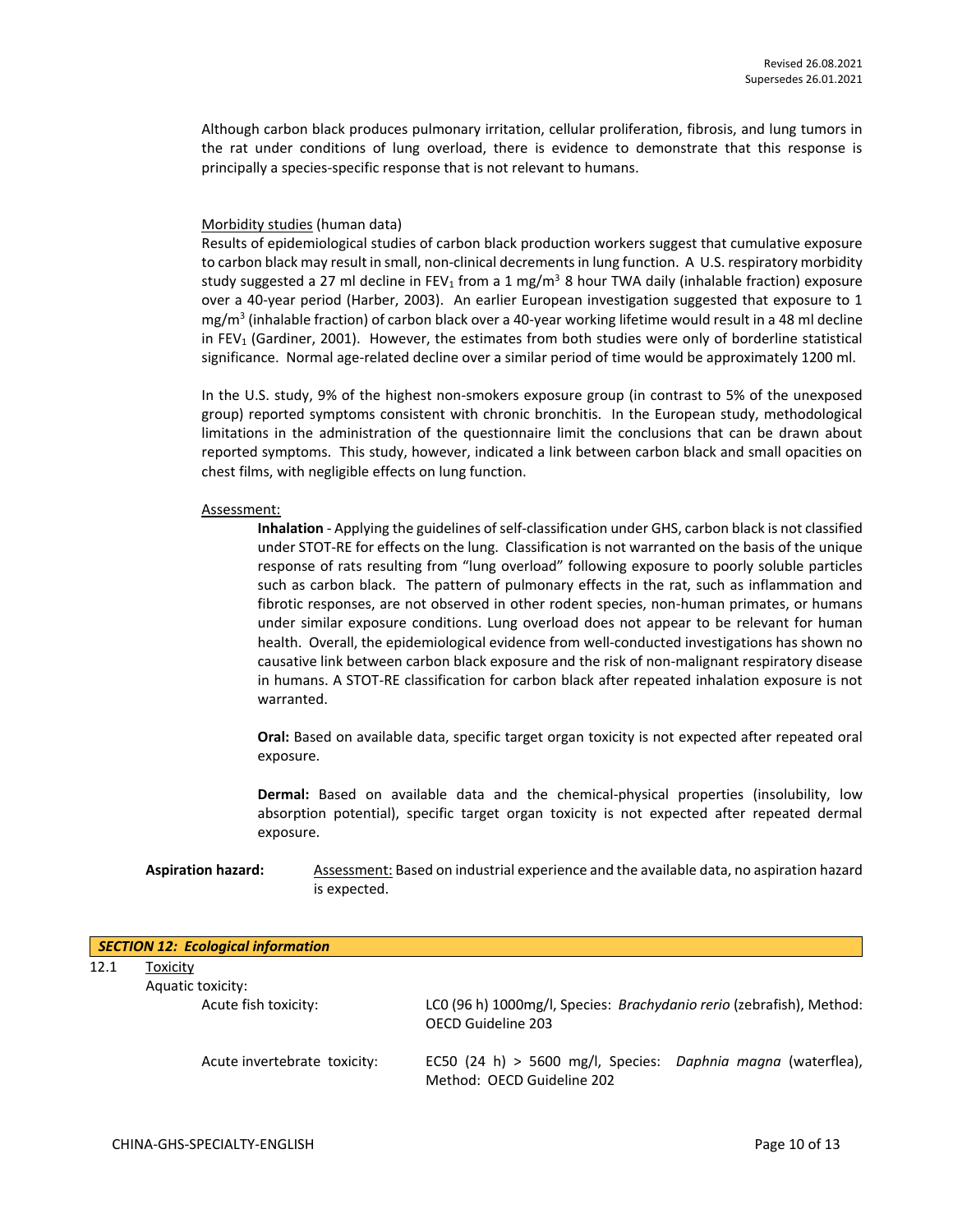| Acute algae toxicity: | EC50 (72 h) >10,000 mg/l, NOEC 10,000 mg/l, Species: Scenedesmus<br>subspicatus, Method: OECD Guideline 201 |
|-----------------------|-------------------------------------------------------------------------------------------------------------|
| Activated sludge:     | ECO (3 h) > 400 mg/l, EC10 (3h): ca. 800 mg/l, Method: DEV L3 (TTC<br>test)                                 |

- 12.2 Persistence and degradability Not soluble in water. Expected to remain on soil surface. Not expected to degrade.
- 12.3 Bioaccumulative potential Not expected because of the physicochemical properties of the substance.
- 12.4 Mobility in soil Not expected to migrate. Insoluble.
- 12.5 Results of PBT and vPvB assessment Carbon black is not a PBT or a vPvB.
- 12.6 Other adverse effects Not available.

#### *SECTION 13: Disposal considerations*

13.1 Waste treatment methods

Product disposal: Product should be disposed of in accordance with the regulations issued by the appropriate federal, provincial, state, and local authorities.

Container/Packaging disposal: Empty packaging must be disposed of in accordance with national and local laws.

#### *SECTION 14: Transport information*

The International Carbon Black Association organized the testing of seven ASTM reference carbon blacks according to the UN method, Self-Heating Solids. All seven reference carbon blacks were found to be "Not a self-heating substance of Division 4.2." The same carbon blacks were tested according to the UN method, Readily Combustible Solids and found to be "Not a readily combustible solid of Division 4.1;" under current UN Recommendations on the Transport of Dangerous Goods.

The following organizations do not classify carbon black as a "hazardous cargo" if it is "carbon, non-activated, mineral origin." Birla Carbon's carbon black products meet this definition.

| <b>DOT</b>                   | <b>IMDG</b>                                                       | <b>RID</b>                                                       | <b>ADR</b> | ICAO (air) | IATA |
|------------------------------|-------------------------------------------------------------------|------------------------------------------------------------------|------------|------------|------|
| 14.1<br>14.2<br>14.3<br>14.4 | UN/ID No<br>Proper shipping name<br>Hazard class<br>Packing group | Not regulated<br>Not regulated<br>Not regulated<br>Not regulated |            |            |      |
|                              |                                                                   |                                                                  |            |            |      |

#### *SECTION 15: Regulatory information*

15.1 National Regulation

This SDS complies with the following national standards and regulations: GB20576-2006, GB20602-2006, GB16483-2008, GB13690-2005, GB/T15098-2008, GB6944-2005, GB12268-2005, GA57-93, GBZ 2-2002 and Order No. 591 (The Regulation on Safe Management of Hazardous Substances).

| Hazardous Chemical Inventory:  | Not listed |               |
|--------------------------------|------------|---------------|
| List of Acute Toxic Chemicals: | Not listed |               |
| List of Dangerous Goods:       | Not listed |               |
| CHINA-GHS-SPECIALTY-ENGLISH    |            | Page 11 of 13 |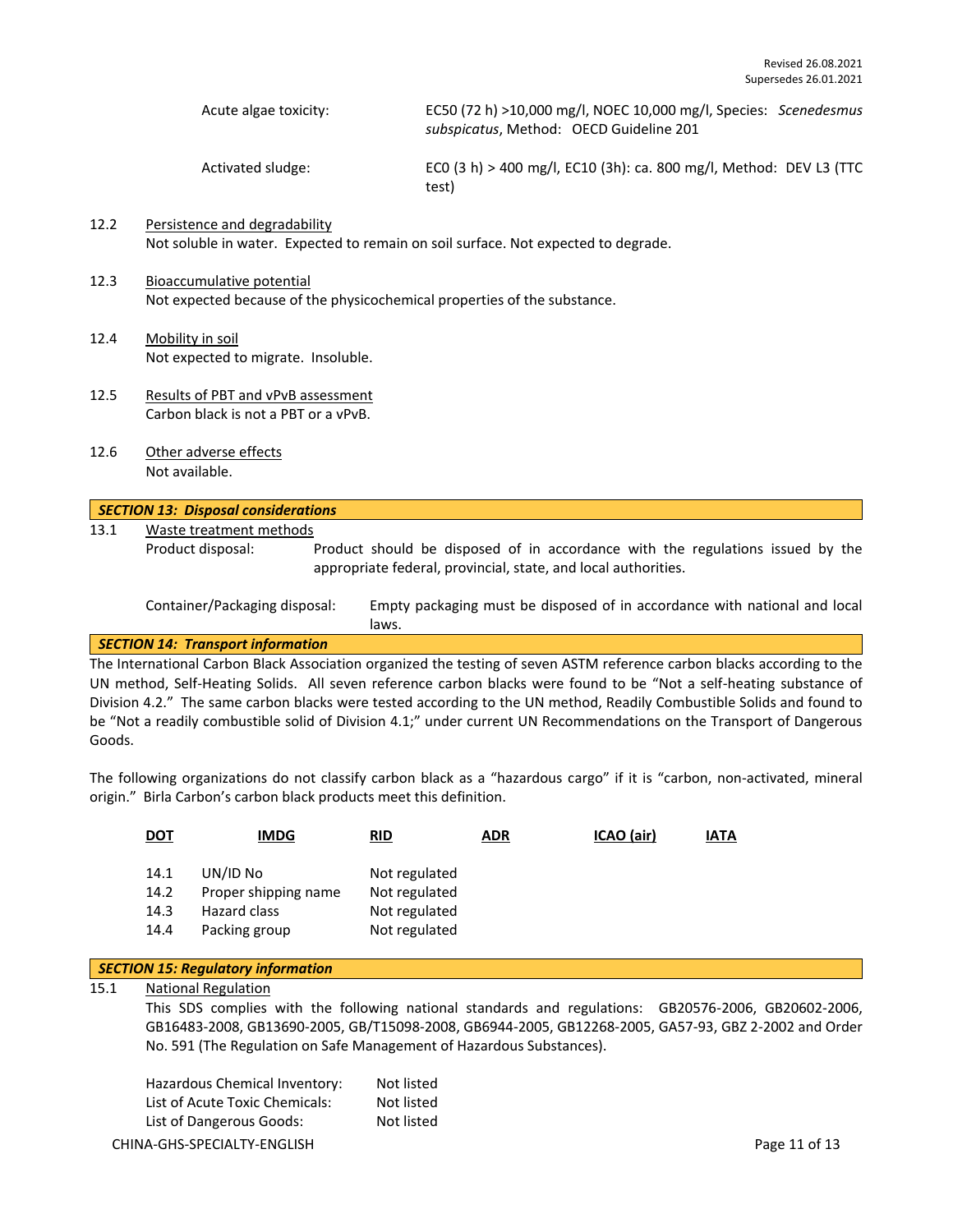# International Inventories:

Carbon black, CAS number 1333-86-4, appears on the following inventories:

| <b>AICS</b>                   |
|-------------------------------|
| <b>DSL</b>                    |
| <b>IECSC</b>                  |
| EINECS (EINECS-RN: 215-609-9) |
| <b>ENCS</b>                   |
| KECI                          |
| <b>PICCS</b>                  |
| <b>TCSI</b>                   |
| <b>NZIOC</b>                  |
| TSCA                          |
|                               |

# *SECTION 16: Other Information*

Contact Information

| Birla Carbon U.S.A., Inc.       | Birla Carbon Brasil Ltda.        | Birla Carbon Egypt S.A.E.          | Birla Carbon China (Weifang)     |
|---------------------------------|----------------------------------|------------------------------------|----------------------------------|
| 370 Columbian Chemicals Lane    | Estrada Renê Fonseca S/N         | El-Nahda Road                      | Co., Ltd.                        |
| Franklin, LA 70538-1149, U.S.A. | Cubatão SP Brazil                |                                    | Binhai Economic Development      |
|                                 |                                  | Amreya, Alexandria, Egypt          |                                  |
| Telephone +1 337 836 5641       | CEP 11573-904                    | +20 3 47 70 102                    | Zone                             |
|                                 | PABX Operator +55 13 3362 7100   |                                    | Weifang, Shandong, 262737,       |
|                                 |                                  |                                    | <b>PRC</b>                       |
|                                 |                                  |                                    | Telephone +86 (0536) 530 5978    |
| Birla Carbon U.S.A., Inc.       | Birla Carbon Italy S.R.L.        | Birla Carbon India Private Limited | Birla Carbon China (Jining) Co.  |
| 3500 South Road S               | Via S Cassiano, 140              | K-16, Phase II, SIPCOT Industrial  | Ltd.                             |
| Ulysses, KS 67880-8103, U.S.A.  | I - 28069 San Martino di Trecate | Complex                            | Room 1428, Hongxing              |
| Telephone +1 620 356 3151       | (NO) Italy                       | Gummidipoondi-601201               | International B                  |
|                                 | Telephone +39 0321 7981          | Dist: Thiruvallur, Tamil Nadu      | Shandong Province, Jining        |
|                                 |                                  | India                              | China 272000                     |
|                                 |                                  | +91 44 279 893 01                  | +86 177 5371 2538                |
| Birla Carbon Canada Ltd.        | Birla Carbon Hungary Ltd.        | Birla Carbon India Private Limited | Birla Carbon Korea Co., Ltd.     |
| 755 Parkdale Ave. North         | H - 3581 Tiszaújváros            | Village Lohop, Patalganga,         | #1-3, Ulha-Dong                  |
| P.O. Box 3398, Station C        | P.O.B. 61, Hungary               | Taluka: Khalapur                   | Yeosu city, cheonnam 555-290,    |
| Hamilton, Ontario L8H 7M2       | Telephone +36 49 544 000         | Dist.: Raigad 410207               | Korea                            |
| Canada                          |                                  | Maharashtra, India                 | Telephone 82-61-688-3330         |
| Telephone +1 905 544 3343       |                                  | +91 22 2192 250133                 |                                  |
| Birla Carbon Brasil Ltda.       | Birla Carbon Spain, S.L.U.       | Birla Carbon India Private Limited | Birla Carbon Thailand Public Co. |
| Via Frontal km, 1, S/N. Polo    | Carretera Gajano-Pontejos        | Murdhwa Industrial Area            | Ltd.                             |
| Petroquimico                    | 39792 Gajano, Cantabria          | P.O. Renukook, Dist: Sonebhadra    | 44 M.1, T. Posa, A. Muang        |
| Camacari Bahia Brazil           | Apartado 283, Santander, Spain   | U.P. Pin $-231$ 217                | Angthong 14000                   |
| CEP 42.810-320                  | Telephone +34 942 503030         | India                              | +66 35 672 150-4                 |
| Telephone +55 71 3616 1100      |                                  | +91 5446 252 387/88/89/90/91       |                                  |
|                                 |                                  |                                    |                                  |

#### References:

Borm, P.J.A., Cakmak, G., Jermann, E., Weishaupt C., Kempers, P., van Schooten,FJ., Oberdorster, G., Schins, RP. (2005) Formation of PAH-DNA adducts after in-vivo and vitro exposure of rats and lung cell to different commercial carbon blacks. Tox.Appl. Pharm. 1:205(2):157-67.

Buechte, S, Morfeld, P, Wellmann, J, Bolm-Audorff, U, McCunney, R, Piekarski, C. (2006) Lung cancer mortality and carbon black exposure – A nested case-control study at a German carbon black production plant. J.Occup. Env.Med. 12: 1242-1252.